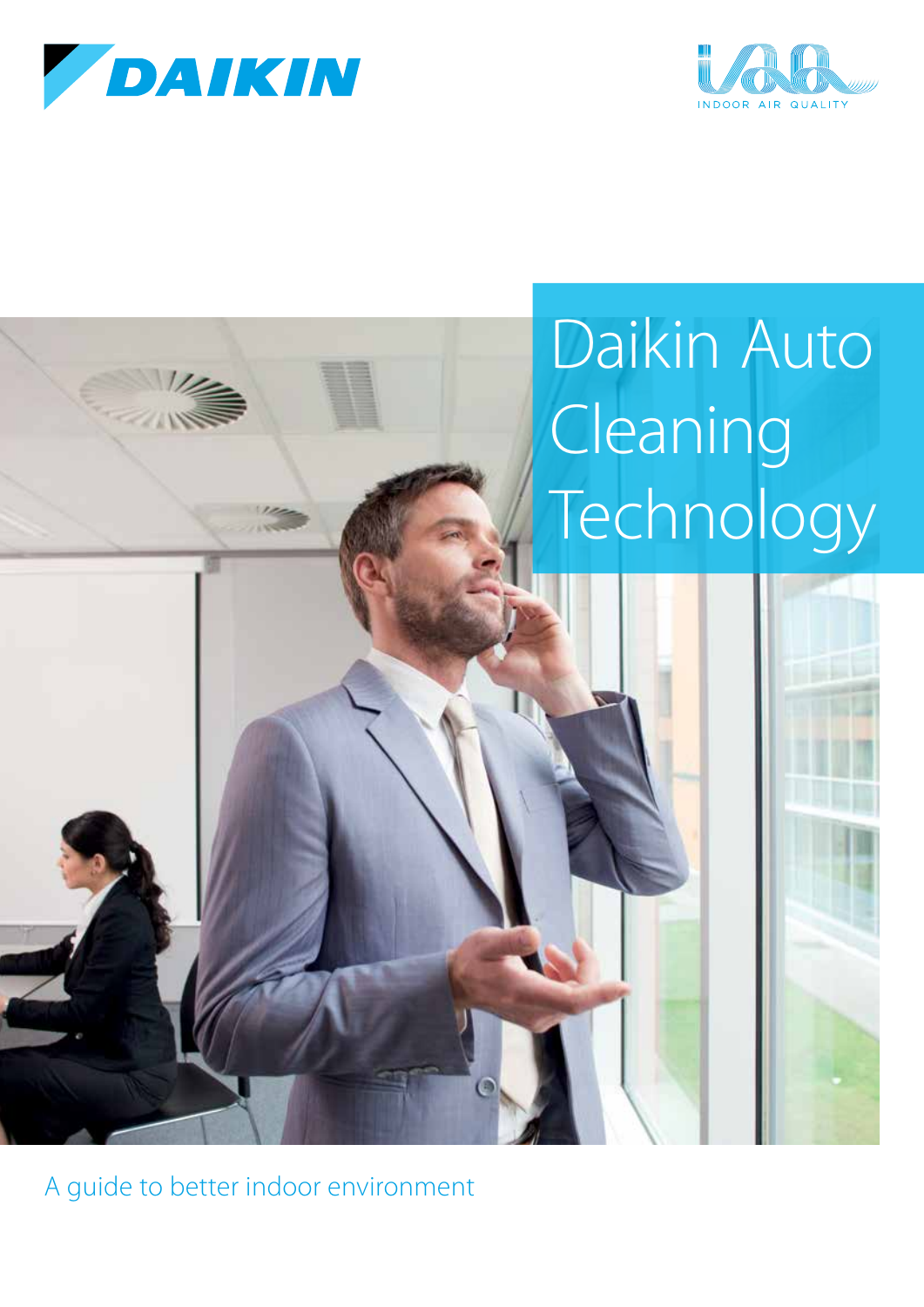



# The problem

Clogged indoor filters can cause various issues such as reduced airflow and reduced indoor heat exchange surface, which in turn causes indoor air pollution, visible dirt and reduced end-user comfort.

This will also have a knock-on effect on the compressor, by increasing its frequency and energy consumption, reducing the overall system lifetime.

Manual cleaning is required frequently in order to maximise performance, but this maintenance takes considerable effort and cost, while disrupting customers.

## What is Daikin's solution?

The Auto Cleaning Technology is available for the slim concealed ceiling units (VRV and Split) and for the Round Flow Cassette (VRV and Sky Air).

As standard, the automatic cleaner will clean the filter weekly and gather the collected dust into a dedicated dust box. An alert on a centralised controller will instruct when it is time to empty the dust box.

The dust box can be emptied easily by inserting any standard hoover into the unit-suction port.

Thanks to automatic cleaning a constant, dust-free operation is guaranteed. In return, the overall system capacity will remain constant at all times, guaranteeing efficiency levels throughout its lifetime.







*Round flow cassette auto cleaning panel*

Scan the QR code here to watch a video which explains how the Daikin Auto Cleaning Technology can deliver great benefits to your site

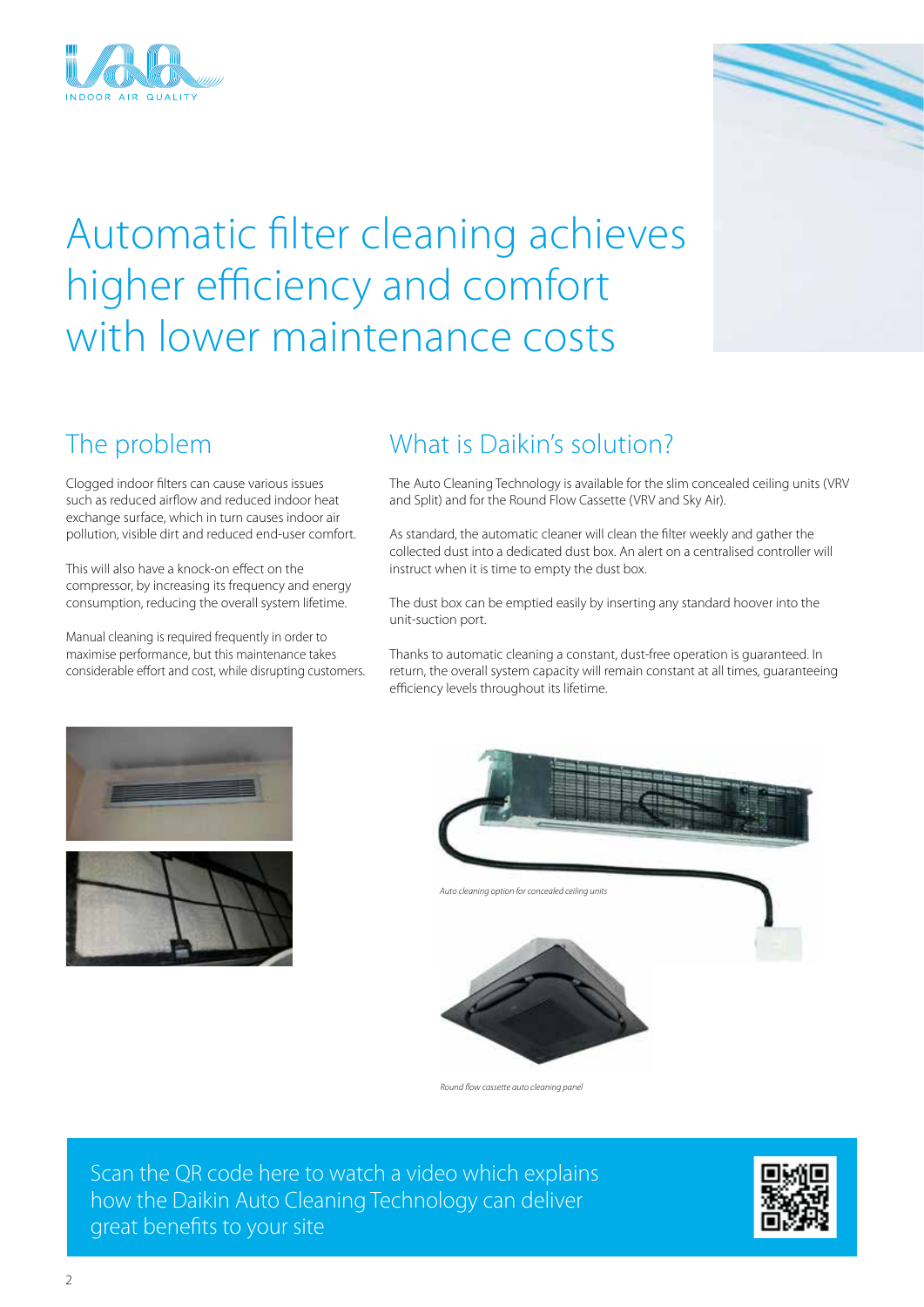



*The auto cleaning filter can easily be cleaned with a standard hoover*

# Better Indoor Air Quality

We spend an average of 90% of our time indoors – whether we're working, learning, shopping, relaxing or enjoying quality time with loved ones.

So ensuring the supply and circulation of fresh, clean air indoors has never been more important for indoor environment quality.

Ensuring our indoor spaces are safe, healthy and invigorating means improved wellbeing for everyone.

With the unique Auto Cleaning Technology, you can:

- › Enhance indoor environment quality
- › Provide a fresher environment
- › Maintain your energy efficiency
- › Enhance comfort for everyone

# A measurable difference

Clogged filters cause the indoor unit heat exchanger surface and airflow volume to reduce, so the indoor unit can't dissipate the heat into the indoor circulating air.

To compensate for this, the compressor frequency will rise and the operating pressure will increase. This will make the unit draw more power, increasing annual running costs. This increased strain on the compressor will lead to higher wear and reduced system lifetime.

With Auto Cleaning Technology you can prevent all of this from happening, making sure your system always performs at its best.



BEFORE **AFTER** 

### Tested on the field

We have extensively tested this innovative product to ensure it delivers true advantages to your project.

Based on measured data, we can see that Auto Cleaning Filter for concealed ceiling units can easily deliver 10% of energy savings in cooling.

We tested several identical hotel bedrooms, making sure we had similar occupancy rates to make a fair comparison.

The results, including the aforementioned 10% energy savings, shows a clear advantage of using this solution, especially once you consider the compounded effect of saving on each and every unit in your overall system.

And of course it's not just energy savings. By adopting Auto Cleaning Technology you can also realise significant savings on the maintenance front.